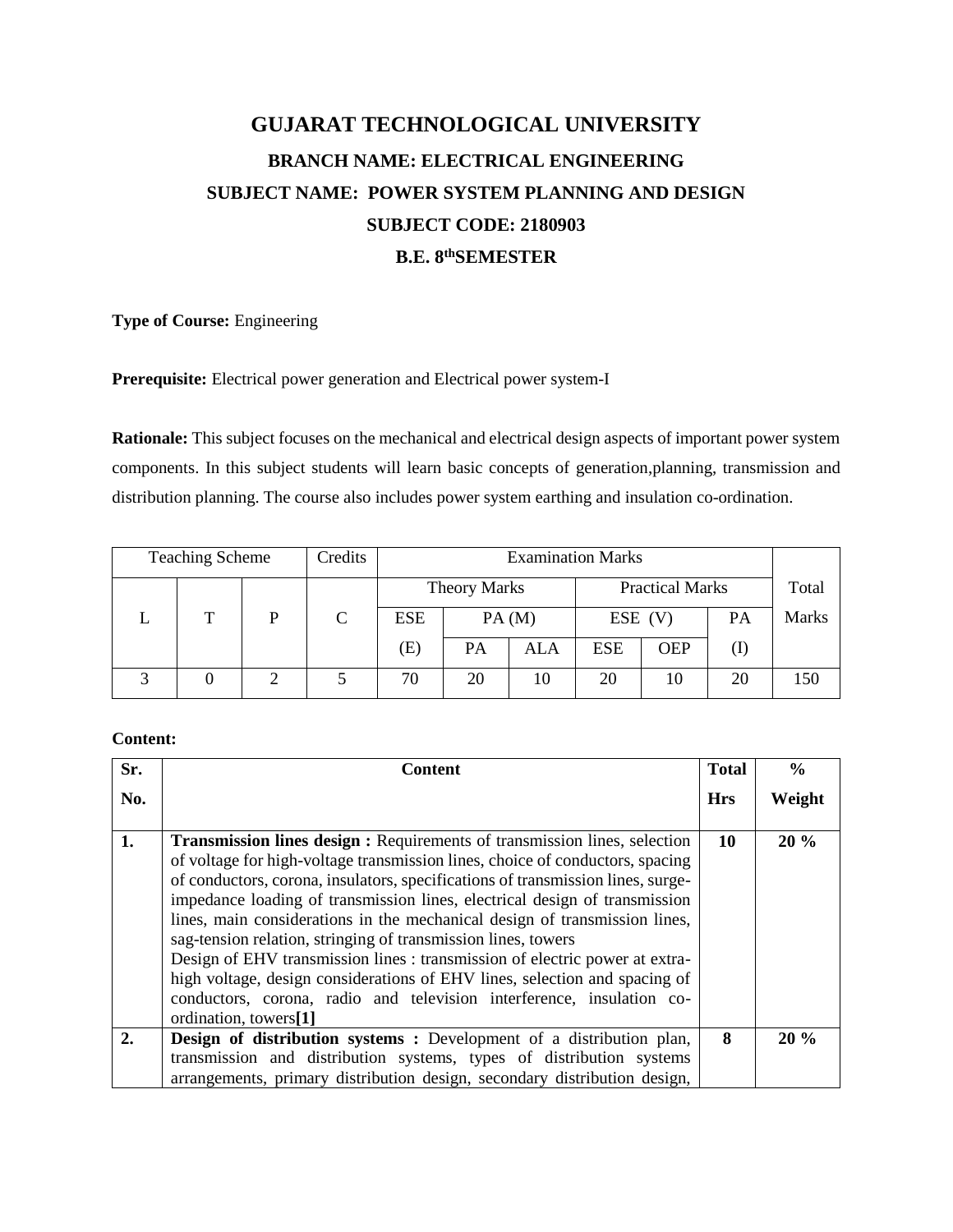|    | distribution substations, calculation of distributor sizes: voltage drops,                 |                         |        |
|----|--------------------------------------------------------------------------------------------|-------------------------|--------|
|    | voltage regulation, Lamp flicker[1]                                                        |                         |        |
| 3. | Design of power system : Introduction, selection of sizes and location of                  | 5                       | $8\%$  |
|    | generating stations, selection and specifications of transmission lines, sizes             |                         |        |
|    | and location of substations, interconnection[1]                                            |                         |        |
| 4. | Power System Earthing : Objectives, definitions, tolerable limits of body                  | 5                       | 15 %   |
|    | currents, soil resistivity, earth resistance, tolerable step and, actual step and          |                         |        |
|    | touch voltage, design of earthing grid, concrete encased electrodes, tower                 |                         |        |
|    | footing resistance, measurement of earth resistance R, measurement of soil                 |                         |        |
|    | resistivity, impulse behavior of earthing system.[2]                                       |                         |        |
| 5. | Insulation Co-ordination: Introduction, definitions, determination of line                 | 5                       | $15\%$ |
|    | insulation, B.I.L and insulation levels of sub-station equipment, lightning                |                         |        |
|    | arrester selection, power system overvoltages, tentative selection of arrestor             |                         |        |
|    | voltage ratings, selection of arrestor discharge currents, arrestor discharge              |                         |        |
|    | voltage, establishment of impulse voltage level of equipment, protective                   |                         |        |
|    | margin, establishment of separation limits, location of lightening arrestor <sup>[3]</sup> |                         |        |
| 6. | Power system improvement: Introduction, methods of power system                            | $\overline{\mathbf{4}}$ | 10 %   |
|    | improvement, power system improvement scheme, determination of the                         |                         |        |
|    | voltage regulation and losses in a power system, shifting of distribution                  |                         |        |
|    | transformer centre, financial aspects of the power system improvement                      |                         |        |
|    | scheme <sup>[1]</sup>                                                                      |                         |        |
| 7. | Power system planning: Introduction, methods of power system planning,                     | 5                       | 12 %   |
|    | forecasting load and energy requirements, generation planning, transmission                |                         |        |
|    | system planning, distribution system planning, reliability of electrical power             |                         |        |
|    | systems, methods of measuring power system reliability[1]                                  |                         |        |

**Note: It is suggested that based on the above syllabus, visits for LT/HT Electrification and 220KV/ 400 KV substations should be carried out.**

### **Suggested Specification table with Marks (Theory):**

| Distribution of Theory Marks (%) |         |         |         |         |         |  |  |
|----------------------------------|---------|---------|---------|---------|---------|--|--|
| R Level                          | U Level | A Level | N Level | E Level | C Level |  |  |
| 10                               | 25      | 30      | 20      |         |         |  |  |

**Legends: R: Remembrance; U: Understanding; A: Application, N: Analyze and E: Evaluate C: Create and above Levels (Revised Bloom's Taxonomy)**

Note: This specification table shall be treated as a general guideline for students and teachers. The actual distribution of marks in the question paper may vary slightly from above table.

### **Reference Books:**

- 1. Electrical Power System Design M. V. Deshpande, TMH publication
- 2. Electrical Power System Design B. R. Gupta, S. CHAND
- 3. A course in Electrical Power- Soni, Gupta and Bhatnagar, DhanpatRai& Sons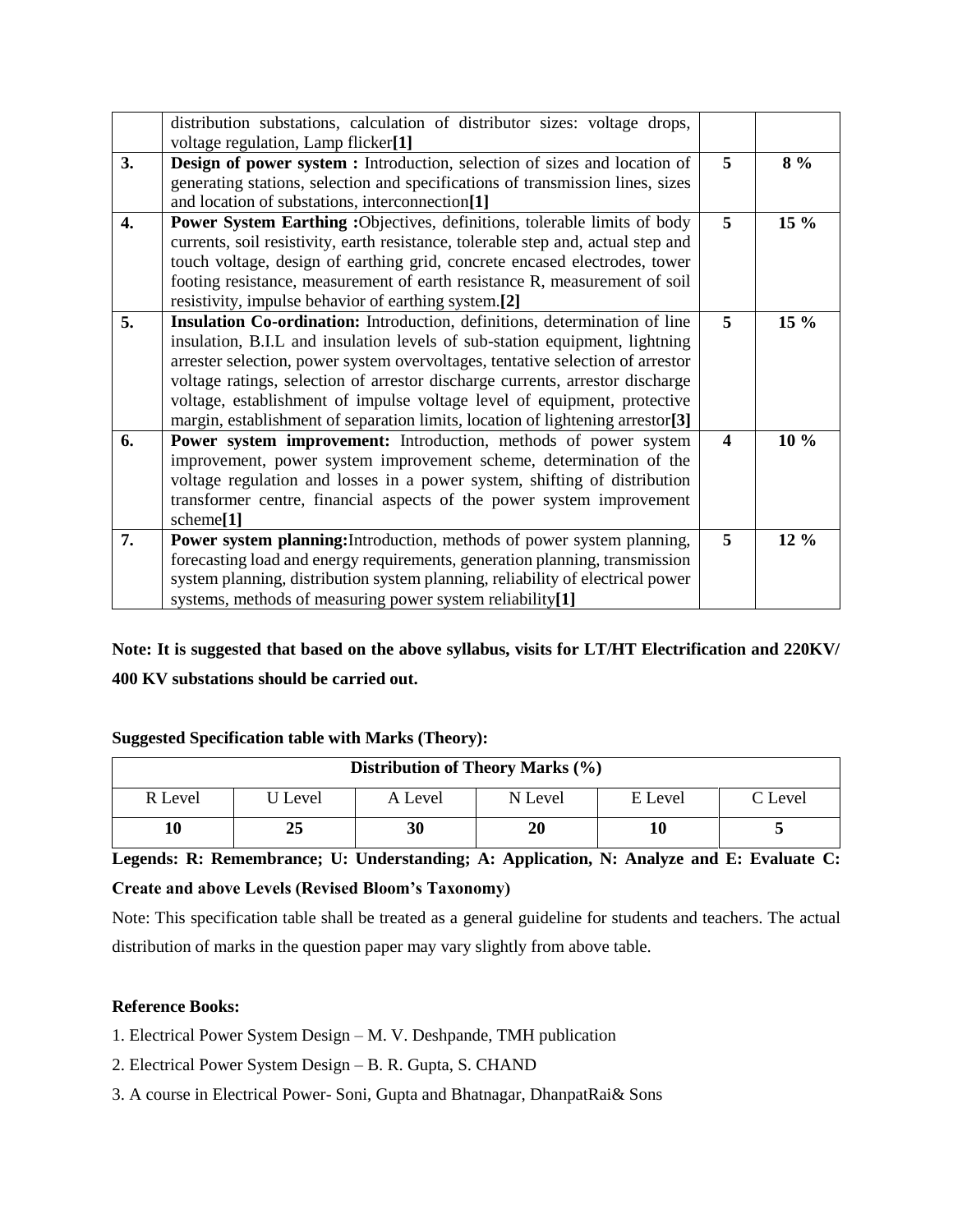- 4. Substation Design Satnam& Gupta, DhanpatRai andCo.
- 5. Electrical Power System Planning A. S. Pabla, TMHpublication

#### **Course Outcome:**

After learning the course the students should be able to:

- 1. Design transmission line (electrical and mechanical aspects)
- 2. Design primary and secondary distribution.
- 3. Selection of sizes and location of generating stations, substations.
- 4. Explain the basic concepts of power system earthing and measurement of earthing resistance.
- 5. Explain the basic concepts of insulation co-ordination.
- 6. Explain the basic concepts of generation planning, transmission planning and distribution planning.

#### **List of Experiments: (This is a suggestive list only)**

During the laboratory hours, the design problems based on the syllabus should be assigned to the students.

- 1. Design of transmission line.
- 2. Visit of substation and draw its lay out plan.
- 3. Design of transmission line towers.
- 4. Survey of rural electrification and draw Single Line Diagram.
	- Visit to a village.
	- Supply is taken from pole mounted transformer and distributed in various part of village.
	- Load calculation, loading capacity of different equipments.
	- Verification of 3-phase balanced loading.
	- Finding transformer rating based on loading.
	- Making drawing sheet representing Single line diagram of three phase distribution.
- 5. Survey of industrial distribution system and draw Single Line Diagram SLD.
- 6. Study pipe earthing and plate earthing.
- 7. Students should learn Indian standards related to design problems.

Following Indian standards are just suggestive list only.

- I. IS 282-1982 for Hard-drawn copper conductors for overhead power transmission (second revision)
- II. IS 398(Part 1):1996 for Aluminium conductors for overhead transmission purposes: Part 1 Aluminium stranded conductors (third revision)
- III. IS 398(Part 2):1996 for Aluminium conductors for overhead transmission purposes: Part 2 Aluminium conductors, galvanized steel reinforced (third revision)
- IV. IS 60071(Part 1):2006 for Insulation Coordination Part 1 Definitions, principles and rules.